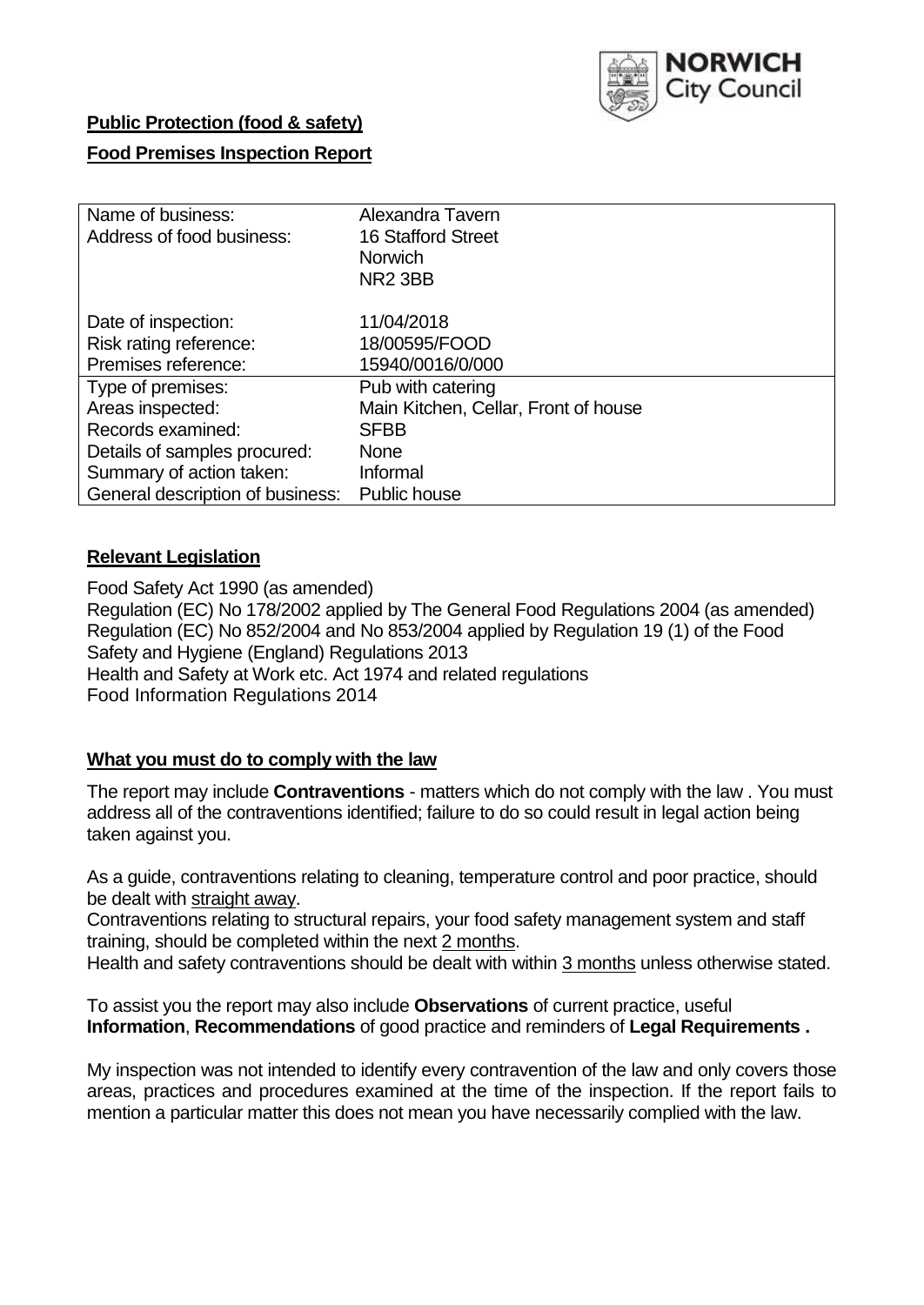# **FOOD SAFETY**

#### **How we calculate your Food Hygiene Rating:**

The food safety section has been divided into the three areas which you are scored against for the hygiene rating: 1. food hygiene and safety procedures, 2. structural requirements and 3. confidence in management/control procedures. Each section begins with a summary of what was observed and the score you have been given. Details of how these scores combine to produce your overall food hygiene rating are shown in the table.

| <b>Compliance Area</b>                     |          |    |          | <b>You Score</b> |               |    |           |    |          |  |  |
|--------------------------------------------|----------|----|----------|------------------|---------------|----|-----------|----|----------|--|--|
| Food Hygiene and Safety                    |          |    |          | $\Omega$         | 5             | 10 | 15        | 20 | 25       |  |  |
| <b>Structure and Cleaning</b>              |          |    | $\Omega$ | 5                | 10            | 15 | 20        | 25 |          |  |  |
| Confidence in management & control systems |          |    | $\Omega$ | 5                | 10            | 15 | 20        | 30 |          |  |  |
|                                            |          |    |          |                  |               |    |           |    |          |  |  |
| <b>Your Total score</b>                    | $0 - 15$ | 20 |          | $25 - 30$        | $35 - 40$     |    | $45 - 50$ |    | > 50     |  |  |
| <b>Your Worst score</b>                    | 5        | 10 |          | 10               | 15            |    | 20        |    |          |  |  |
|                                            |          |    |          |                  |               |    |           |    |          |  |  |
| <b>Your Rating is</b>                      | 5        | 4. |          | 3                | $\mathcal{P}$ |    |           |    | $\Omega$ |  |  |

Your Food Hygiene Rating is 5 - a very good standard

# **1. Food Hygiene and Safety**

Food hygiene standards are high. You demonstrated a very good standard of compliance with legal requirements. You have safe food handling practices and procedures and all the necessary control measures to prevent cross-contamination are in place. Some minor contraventions require your attention. **(Score 5)**

000006

# Contamination risks

**Observation I** was pleased you could demonstrate effective E.coli 0157 control through the complete separation of raw and ready-to-eat food, the correct use of wash-hand basins and thorough handwashing, having dedicated equipment (including complex equipment) for raw and ready-to-eat foods, through 2-stage cleaning and the correct use of sanitisers, and by controling the risks posed by soily vegetables.

# Hand-washing

**Observation** Hand washing was managed well and wash-hand basins were well stocked with hand cleaning material.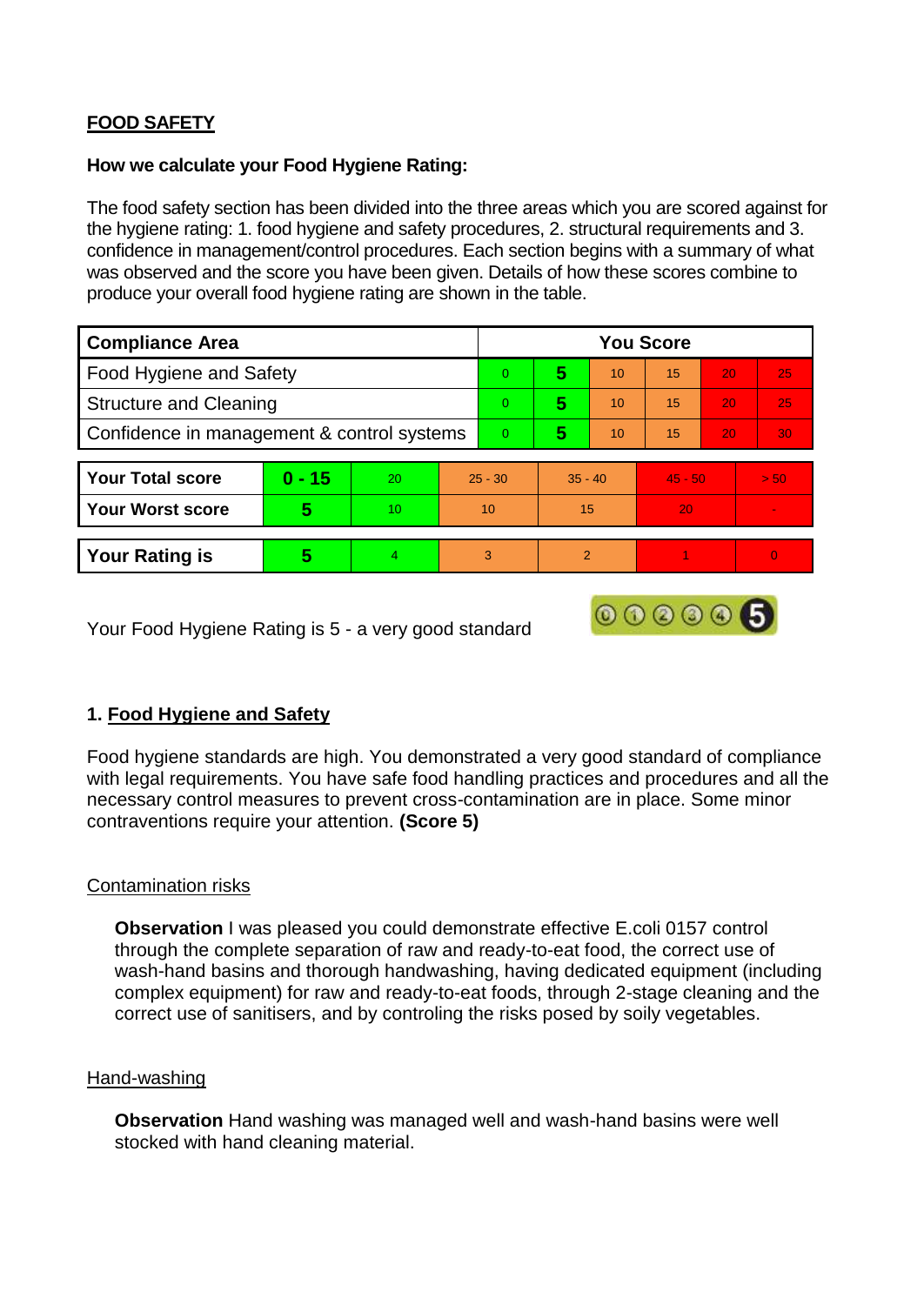#### Personal Hygiene

**Observation** I was pleased to see that standards of personal hygiene were high.

#### Temperature Control

**Legal Requirement** If you rely on selling cold food (displayed over 8°C) within four hours you must be able to demonstrate your system for ensuring food is either sold or placed under refrigeration or discarded, before the four hours have elapsed.

**Observation** I was pleased to see you were able to limit bacterial growth and/or survival by applying appropriate temperature controls at points critical to food safety and that you were diligently monitoring temperatures.

# Unfit food

**Contravention** The following food was unfit (and was seized or destroyed in my presence) because it was past its use by date:

- a bag of crisp leaves salad were being stored beyond their 'use by' date of 8/4/18
- peppered salad leaves were being stored beyond their 'use by' date of 6/4/18. However I was pleased to see that these were thrown away in my presence

**Recommendation** You should have a system to identify when open or prepared foods need to be used by or discarded to ensure the food is fit for consumption. I recommend you apply labels which give a day or date that is 2 days after the day of production e.g. if food is opened on Monday it should be used by the end of Wednesday.

#### Poor Practices

**Observation** The following matters represented poor practice and if allowed to continue may cause food to become contaminated or lead to its deterioration

- cooling food for longer than 2 hours, ensure food is cooled within 90 minutes. This can be achieved by portioning the food into shallow, small containers and placed in a cool place
- peppers were being stored beyond their 'best before' date of 9/4/18
- carrots were being stored beyond 'best before' date of 6/4/18

**Guidance** It is an offence to sell food which is not of the nature, substance or quality demanded by the consumer. Food sold passed it's 'best before' date could be of a reduced quality so you must check it is okay before you sell it. You must also inform your customers the product is passed its 'best before'.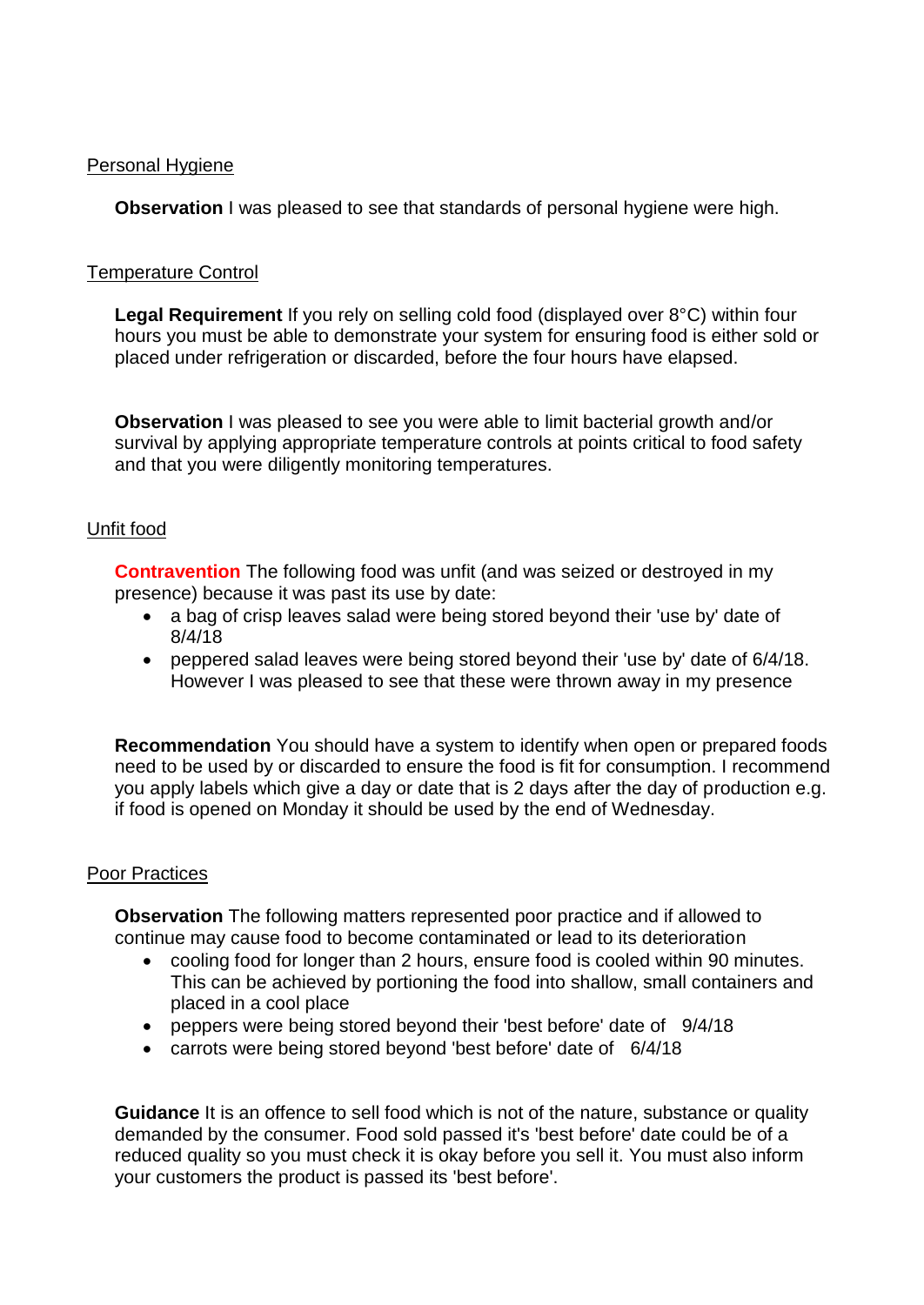**Recommendation** The best before date is the date until which the manufacturer of the food guarantees the quality of the product. I recommend that you check your stock regularly to ensure efficient stock rotation

# **2. Structure and Cleaning**

The structure facilities and standard of cleaning and maintenance are all of a good standard and only minor repairs and/or improvements are required. Pest control and waste disposal provisions are adequate. The minor contraventions require your attention. **(Score 5)**

# Cleaning of Structure

**Contravention** The following structural items were dirty and require more frequent and thorough cleaning:

- flooring underneath the stainless steel table where the microwave is housed
- vent to the wall in the kitchen
- condensational mould was seen to the corner of the wall in the lager cellar next to the ladder
- wall behind the barrels in the lager cellar

**Observation** The kitchen had been well maintained and the standard of cleaning was exceptionally high.

# Cleaning of Equipment and Food Contact Surfaces

**Contravention** The following surfaces and equipment in contact with food were dirty and/or could not be cleaned and require cleaning or discarding:

- green chopping board was badly scored and needs replacing
- interior salad drawer of the Santo fridge
- blade to the table top can opener
- seals to the Lec freezer
- seals to the Hotpoint and Future freezer in the cellar

# Cleaning Chemicals / Materials / Equipment and Methods

**Observation** I was pleased to see that the premises was kept clean and that your cleaning materials, methods and equipment were able to minimise the spread of harmful bacteria between surfaces.

# **Maintenance**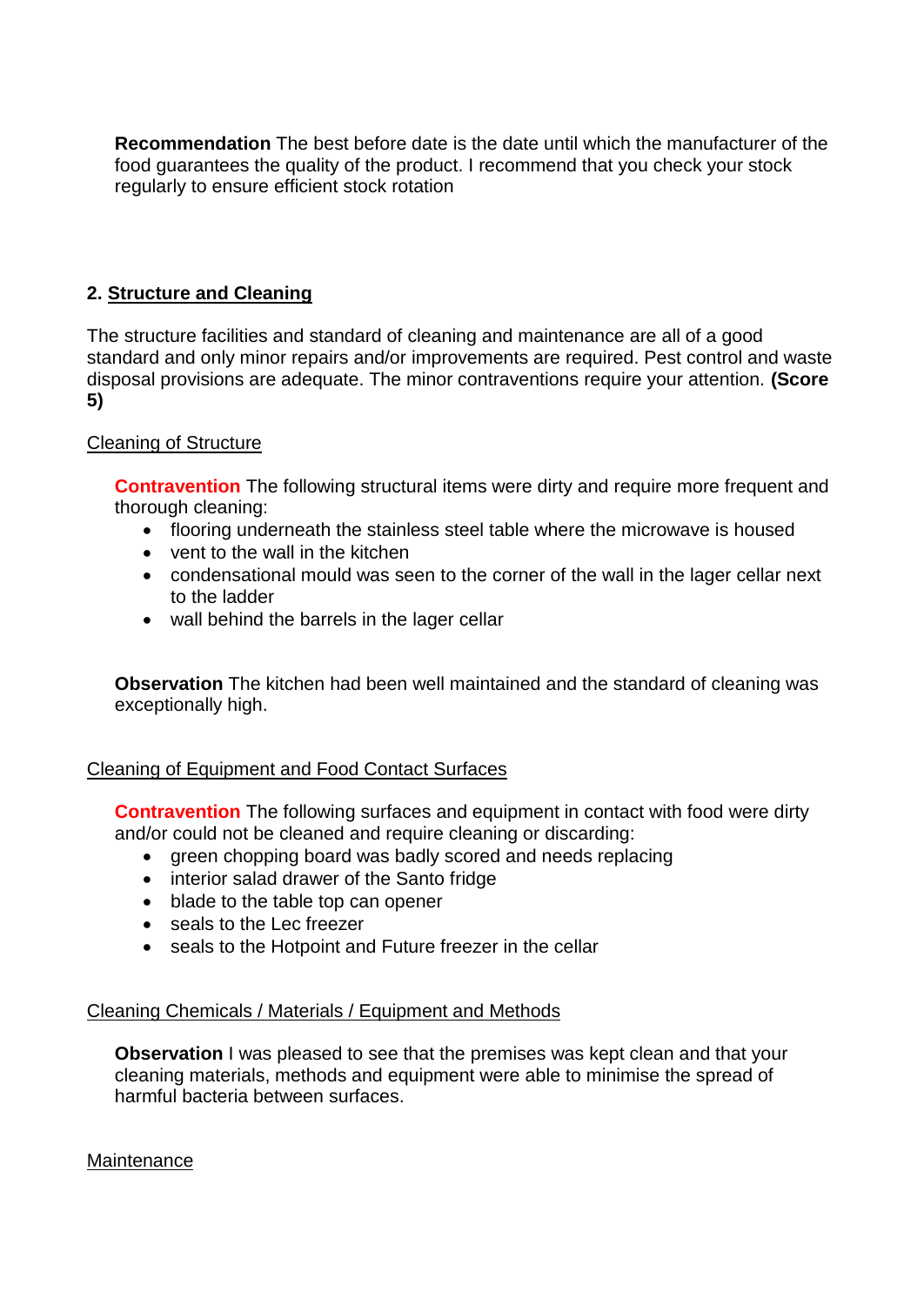**Contravention** The following items had not been suitably maintained and must be repaired or replaced:

• split seals to the Santo fridge

# Facilities and Structural provision

**Recommendation** I recommend that you install a fly screen to the open window

# **3. Confidence in Management**

A food safety management system is in place and you demonstrate a very good standard of compliance with the law. Your records are appropriate and generally maintained. Your staff are suitably supervised and trained. You have a good track record. There are some minor contraventions which require your attention. **(Score 5)**

# Proving Your Arrangements are Working Well

**Contravention** The Management sections in your Safer food Better Business (SFBB) pack are intended to demonstrate you are in day-to-day control of the hazards to food. The following Management sections were either missing, incomplete or not up-to-date:

• The cleaning schedule

# Waste Food and other Refuse

**Observation** You had measures in place to dispose of waste food appropriately and were employing the services of a registered waste carrier.

# **Training**

**Recommendation** Catering staff should refresh their food hygiene knowledge every 3 years so that they stay up to date with current legislation and good practice. Booking details for this course are on our website: www.norwich.gov.uk

#### Infection Control / Sickness / Exclusion Policy

**Guidance** Public Health England recommends that food handlers known or suspected to be suffering from a food-borne infection or gastrointestinal illness stay away from work until symptom-free for 48 hours.

#### **Allergens**